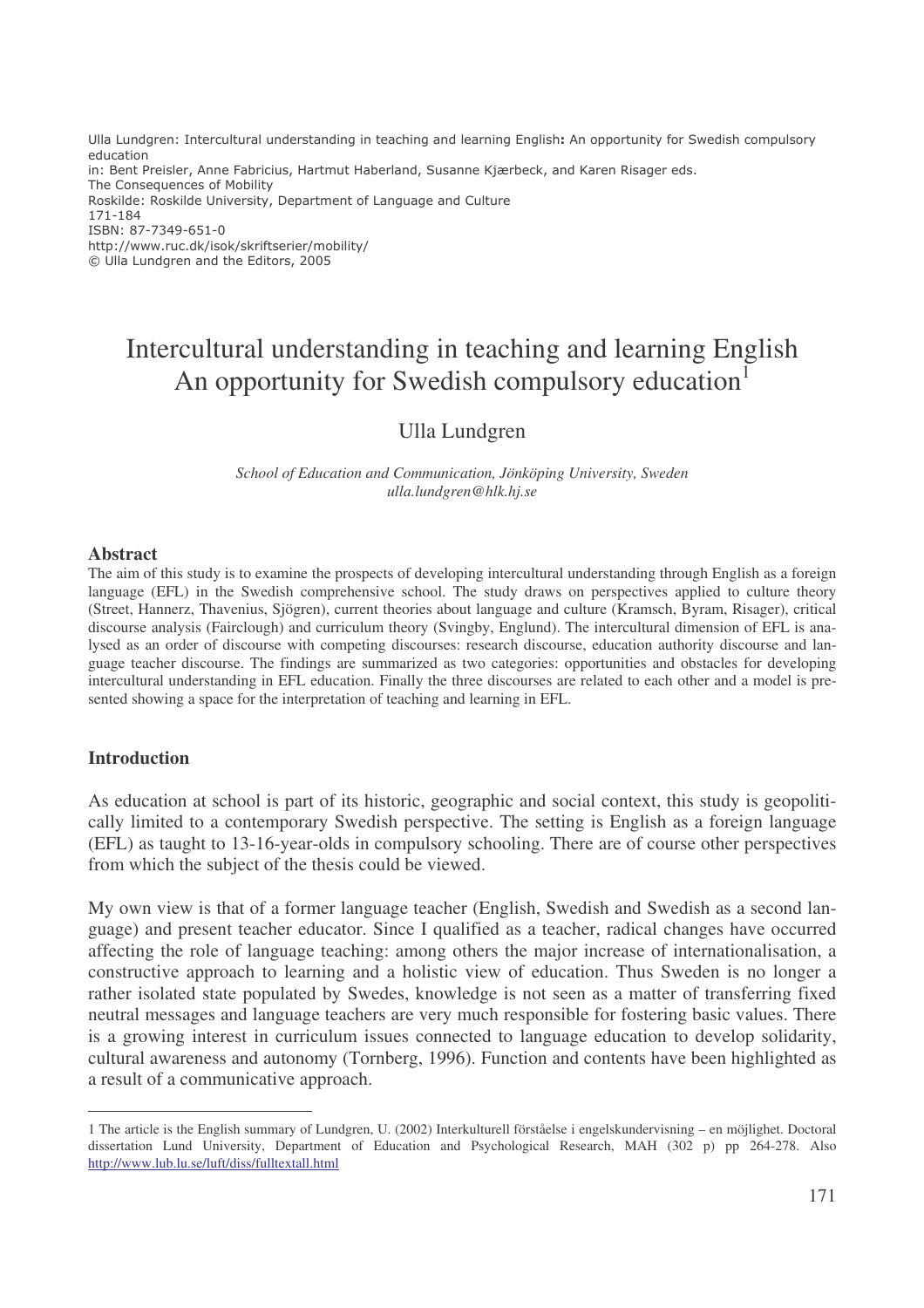The English language is taught from the age of seven or nine up to 19 as a compulsory subject. Media, business and tourism have given English a high status and a position which is almost that of a second language for a considerable part of the population. It is considered a necessary tool for international contacts and higher education. Though its influence is challenged by a small group of purists, English holds the unquestioned position of *lingua franca (ELF)*. In EFL education there is a cultural dimension which is traditionally focused on Britain and the USA. If English is taught as a tool for international and intercultural communication there is a need for a new approach to the cultural dimension, that corresponds better to the current role of EFL. How is this intercultural dimension approached in research, in curricular documents and among language teachers?

# **Aim of the study**

The aim of this study is to examine the prospects of developing intercultural understanding through English as a foreign language (EFL) in the Swedish comprehensive school. This overall aim is split into two subordinate aims:

- to analyse and problematize the intercultural dimension of EFL as three discourses: research discourse, authority discourse and teacher discourse
- to relate the above discourses to each other in order to reveal a space for the interpretation of teaching and learning culture in EFL.

To be able to fulfil this task a further aim will be formulated later for an interview study of teachers of English.

It is obvious that only a selection of research, curricular documents and language teachers has been included. There are of course other discourses about language and culture, *inter alia* those of parents, students, textbook writers, teacher educators. Thus only a limited number of possible discourses have been researched. As I have surveyed research and national guidelines elsewhere (Lundgren, 2001), the thesis has its main focus on teacher discourse.

## **Theoretical framework**

One purpose of research is to show alternative views, to question what is taken for granted. The researcher´s task is a pragmatic one, to take part in the construction of values, not to uncover or dig up hidden facts. It is "a search not for truth but for any usefulness that the researcher´s ´reading´ of a phenomenon might have in bringing about change for those who need it" (Burr, 1995, p. 162). A school subject is mediated through the teacher. I argue that students have the right to be shown different educational perspectives. So have future teachers, parents, textbook writers and others.

The thesis is set in a broad social constructionist frame. I draw on the following theoretical perspectives applied to certain key concepts of the thesis:

The concept of *culture* is interpreted as an "active construction of meaning" (Street, 1993, p.23). In an age of internationalisation we can talk about cultural complexity (Hannerz, 1992). Culture is unstable, changeable and temporary (Thavenius, 1999). Sjögren (2001) sees culture as an analytic tool being replaced by identity, related to an increasing group of post-national young people in Sweden. Street, Hannerz, Thavenius and Sjögren highlight theoretical assumptions about culture,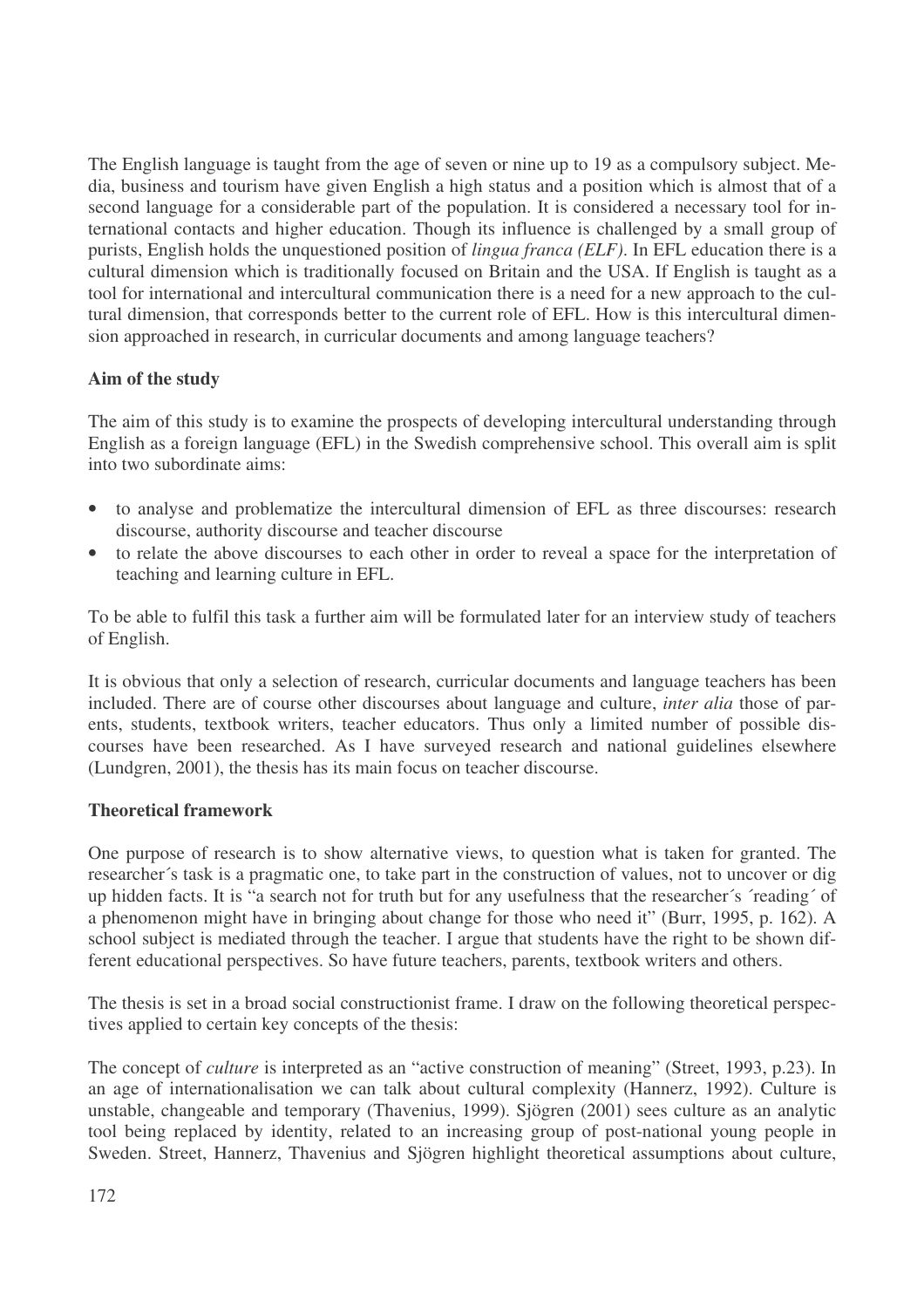which give practical implications for language teachers. Ethnicity, gender, class, age and other variables surpass nation as the main concept to classify otherness.

*Intercultural understanding* is interpreted as a general ability to understand otherness and to be aware of one´s own values. I avoid using intercultural competence, as competence to me gives connotations to technical skills. Intercultural competence is often used as a tool for power and control (Risager, 2000).

*Critical discourse analysis* (CDA) (Fairclough, 1992) supplies the theoretical and methodological base for the thesis. In Fairclough´s model for analysis the concepts text, discursive practice (production and distribution of the text) and social practice (context) form an integrated unit, a discourse. Teaching and learning culture in EFL is an area, or order of discourse, where different discourses compete about the "true" interpretation. The outcome of such a competition, or hegemonic struggle, either changes or reproduces the power relations within the order of discourse. Fairclough has been chosen for three reasons: firstly he regards research as empowerment and intervention, secondly Fairclough believes that language constitutes practice and vice versa, and thirdly CDA offers a methodological solution all in one, i.e. it is both a theory and a method.

*Curriculum theory,* (Svingby, 1978; Englund, 1995, 1997) is used supplementary to CDA, with respect to social practice. Svingby´s frame factor influenced model for analysis has inspired the analysis of the social practice of the teacher discourse. Englund´s concept, space for interpretation, supports Fairclough´s theory of hegemony. Englund´s tradition researches the contents of education e.g. in curricular documents and in teachers´ texts (written or oral). The text offers discursive meanings which result in different pedagogical practice. Education and its contents are seen as a tension between forces. The final power is held by the state but it is a struggle fought at all levels. Education as transfer of ideologies is constantly changing due to power relations (Englund, 1995).

### **An overall model for analysis of the text of three discourses**

Despite certain internal differences in each of the three constructed discourses, they have been summarized in terms of five thematic aspects. The five themes are inspired by among others Murphy (1988), Delanoy (1996) and Morgan (1998) who contrast traditional cultural studies to recent intercultural learning. These five components are used when analysing the three discourses of the thesis:

- 1. What is the aim of EFL education? (Norm for language teaching/learning.)
- 2. To what extent is teaching language and teaching culture considered a unit? (Integration within EFL education and cross-curricular work.)
- 3. How is culture described? (Interpretation of the concept of culture.)
- 4. What is the role of EFL in a general educational context in the comprehensive school? (Language teaching/learning related to general educational objectives.)
- 5. What should the student learn? (View of knowledge.)

### **Research discourse**

The research discourse is mainly based on three researchers: Claire Kramsch, Mike Byram and Karen Risager. They all explicitly acknowledge *the intercultural speaker* (IS) as the norm for for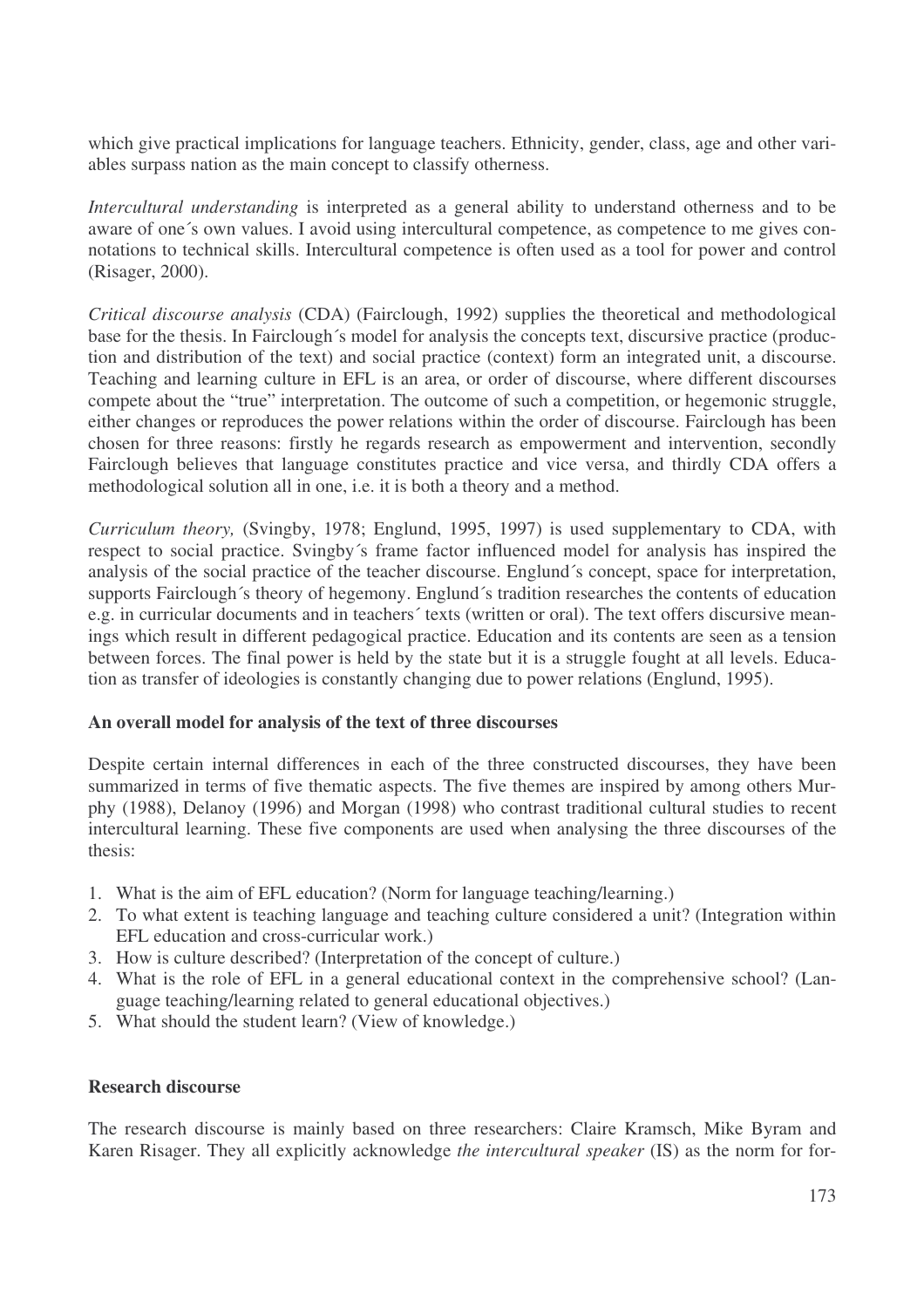eign language teaching and learning instead of *the native norm* (NS). An IS "has a capacity to discover and relate to new people from other contexts for which they have not been prepared directly" (Byram & Fleming, 1998, p. 9).

Byram´s theory of Intercultural Communicative Competence (ICC) (Byram, 1997) dominates the investigated research discourse as it is the most practice oriented and the most developed. Byram builds on van Ek´s (1986) concepts which he redefines. ICC includes four competences: linguistic, sociolinguistic, discursive and intercultural (IC). IC is regarded as five *savoirs* (components of knowledge): Attitudes, knowledge of self and other, skills to interpret and relate, skills to discover and/or interact and critical cultural awareness. Byram argues that "all language teaching should promote a position, which acknowledges respect for human dignity and equality of human rights as the democratic basis for social interaction" (Byram, Nichols & Stevens, 2001, p.7).

| 1. Norm for for-    | The intercultural speaker (IS) is the explicit norm.              |
|---------------------|-------------------------------------------------------------------|
| eign language       |                                                                   |
| education (FLE)     |                                                                   |
|                     |                                                                   |
|                     |                                                                   |
| <b>Consequences</b> | IS is a prerequisite for intercultural communicative compe-       |
|                     | tence. The native speaker norm is no longer valid.                |
| 2. Integration      | Language and culture is studied in integration. Language          |
|                     | studies are cross-disciplinary and cross-curricular.              |
|                     |                                                                   |
| Consequences        | Linguistics and social studies meet; fruitful symbiosis or        |
|                     | guarding of academic territory?                                   |
| 3. Culture          | An anthropological view. Culture is a construction. National-     |
|                     |                                                                   |
|                     | ity is only one part of an individual's identity.                 |
|                     |                                                                   |
| Consequences        | Knowledge in culture; FLT/L is extended; new cross discipli-      |
|                     | nary attitudes and competences will be demanded for teachers      |
|                     | in schools and universities.                                      |
| 4. FLE as part of   | Culture learning in FLE acquires a critical dimension. Democ-     |
| general educa-      | racy issues are linked to it. An important aim for the student is |
| tional aims         | to reflect upon own values.                                       |
|                     |                                                                   |
| Consequences        | Language teachers in schools and universities need deeper         |
|                     |                                                                   |
|                     | knowledge of social science theories and cultural theories.       |
| 5. View of knowl-   | A learner focused view. Knowledge is subjective and is indi-      |
| edge                | vidually constructed. Intercultural understanding is a process    |
|                     | between individuals.                                              |
|                     |                                                                   |
| <b>Consequences</b> | Need for experiential learning. Qualitative assessment criteria   |
|                     | necessary.                                                        |

*Table 1*. The text of research discourse

### **Authority discourse**

The Swedish National Curriculum (Skolverket, 1994) draws on international agreements, conventions and recommendations with UNESCO, Council of Europe, European Union of *human rights*, *European citizenship education* and *international understanding*. At the beginning of the 1980´s the Council of Europe recommended its member states to introduce an intercultural approach to all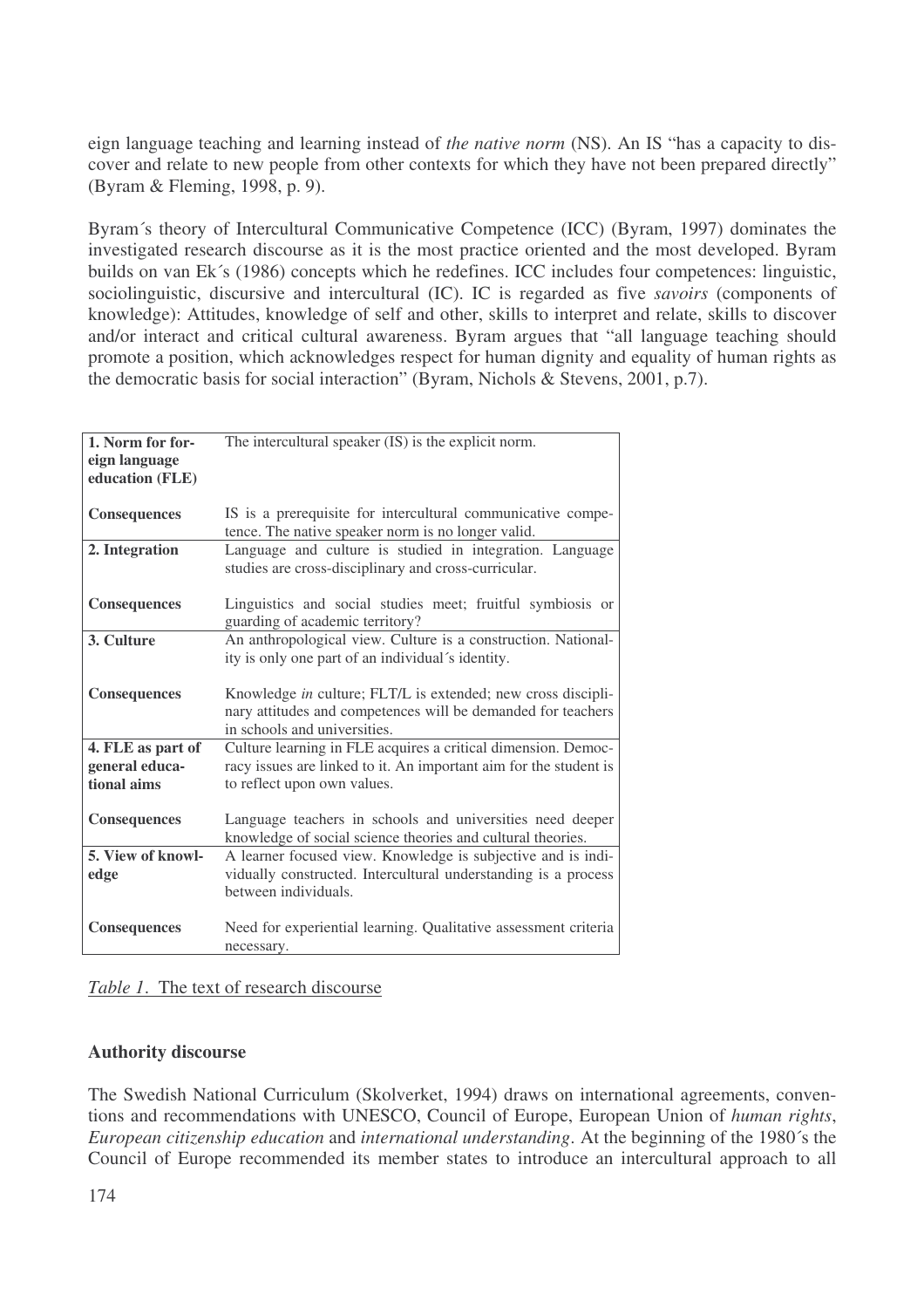education. Sweden made this recommendation a parliamentary law in 1985. As a result an international perspective in all school subjects was introduced in the national curriculum in 1994 with reference to increased internationalisation. An international perspective aiming at intercultural understanding is a basic idea of all non-statuary documents and the national curriculum. They highlight key concepts like *democracy*, *solidarity*, *attitudes*, *identity formation*, *human rights*, *peace education*. There is an obvious kinship between the overall perspective for a common value base in the national curriculum and the above research discourse.

However the syllabuses for foreign language education and national tests of EFL express a competing discourse. The text level of that discourse is summarized below as an authority discourse. The revised syllabus of EFL from 2000 differs from the one four years earlier in the following way:

- Intercultural understanding is more strongly stressed.
- The concept of intercultural competence is introduced.
- The perspective is broadened from English-speaking countries to an increasing English speaking environment.
- The student's ability to "develop intercultural understanding" shall be assessed.
- Intercultural competence is integrated in a "comprehensive communicative competence".
- The need for a progression from beginners to the end of upper secondary education is explicitly pronounced.

These are certainly new signals. The problem is however that all these directions (which by no means stand out as clear as in the above list) are left to the individual school to interpret and transform into actual classroom work via a local plan. So far there are no directions and no help for teachers how to do this. There are no theories referred to, no discussion of alternative curricular emphases and no methodological suggestions.

The text of an educational authority discourse (based on the syllabus of EFL) is summarized as table  $2$ :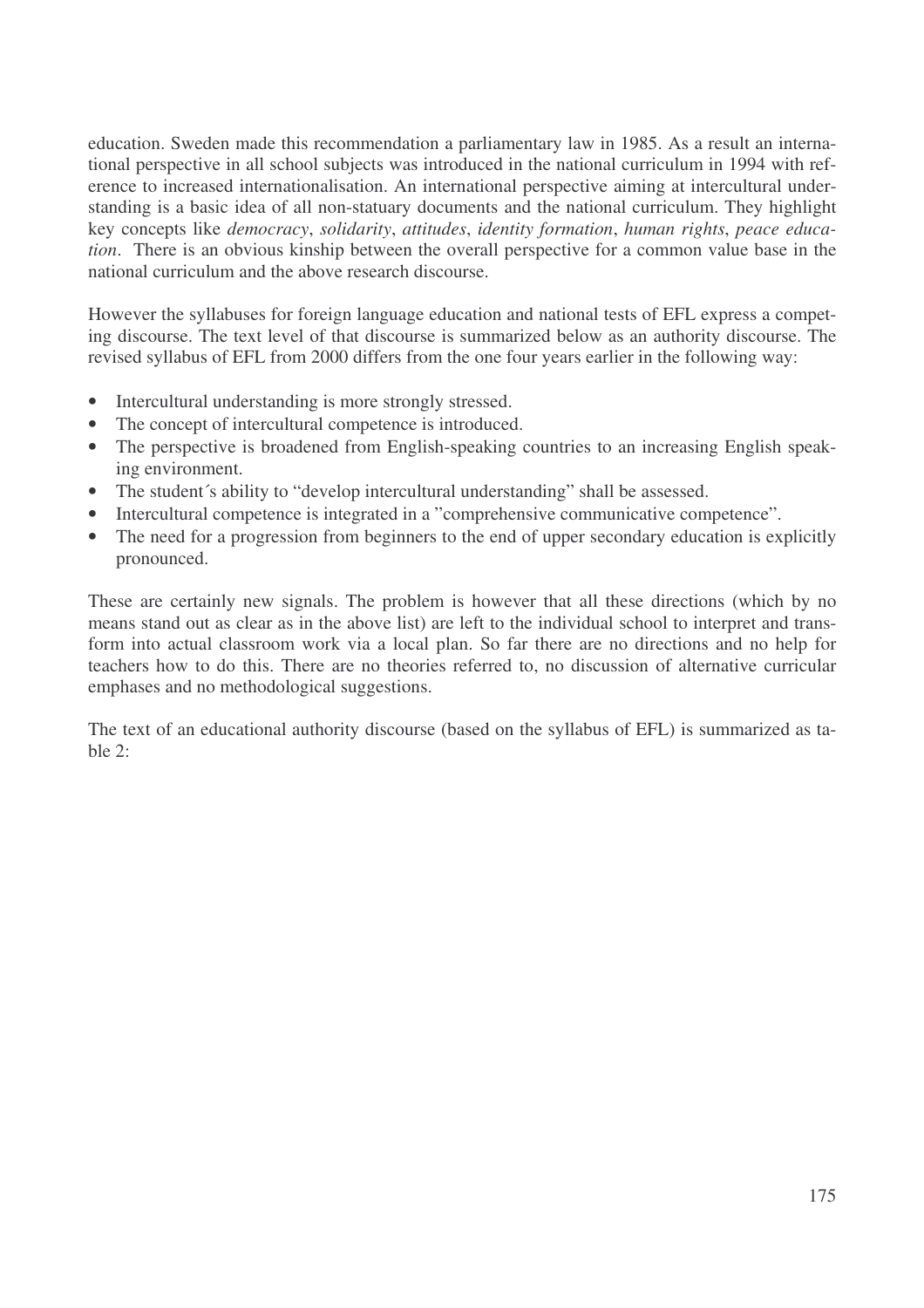| 1. Norm for<br><b>FLE</b> | Implicit native speaker norm. The difference between norms is not<br>problematized.                                                                                           |  |  |
|---------------------------|-------------------------------------------------------------------------------------------------------------------------------------------------------------------------------|--|--|
|                           |                                                                                                                                                                               |  |  |
| Consequences              | Earlier discourse of culture in FLT reproduced.                                                                                                                               |  |  |
| 2. Integration            | Language and culture are studied within the borders of a school<br>subject.                                                                                                   |  |  |
| <b>Consequences</b>       | The present construction of FL at school counteracts a cross-                                                                                                                 |  |  |
|                           | disciplinary approach and integrated work at school; Objectives of<br>national syllabuses focus on traditional skills.                                                        |  |  |
| 3. Culture                | Culture is connected to nation, to English speaking countries. The<br>concept of culture is not questioned.                                                                   |  |  |
| <b>Consequences</b>       | Culture is implicitly regarded as static and homogenous. This<br>signals to teachers that the priority is knowledge about culture,<br>culture is cognitive factual knowledge. |  |  |
| 4. FLE as part            | The connection is indistinct between overall aims and objectives                                                                                                              |  |  |
| of general                | of NC and the same of the syllabus of EFL.                                                                                                                                    |  |  |
| educational               |                                                                                                                                                                               |  |  |
| aims                      |                                                                                                                                                                               |  |  |
| Consequences              | The link to democracy issues disappears in attainment targets and<br>assessment criteria.                                                                                     |  |  |
| 5. View of                | Prescribed self reflection only refers to language acquisition, not                                                                                                           |  |  |
| knowledge                 | to intercultural learning. Intercultural competence is not defined,                                                                                                           |  |  |
|                           | but shall be assessed without guiding criteria. Attainment targets                                                                                                            |  |  |
|                           | concerning culture refer to factual knowledge.                                                                                                                                |  |  |
| <b>Consequences</b>       | Developing intercultural understanding and intercultural compe-<br>tence becomes synonymous with traditional cultural studies (re-<br>alia). Assessment is removed.           |  |  |

*Table 2.* The text of educational authority discourse

## **Teacher discourse**

### *Background*

It is shown by some previous studies in other countries of language teachers´ perceptions of the intercultural dimension of foreign language education (Byram & Risager, 1999; Sercu, 1999; Lázár, 2000, 2001, Guilherme, 2002) that

- The role of English as a lingua franca is stressed but "culture" is connected to nation.
- The concept of culture is not problematized.
- A critical approach to teaching culture is non-existent.
- The demand for quantitative assessment of students guide language teaching towards measurable products.

No national studies have yet been published researching teachers´ perceptions. My aim is to answer the research question: Which prospects to develop intercultural understanding are evident in a teacher discourse? This overall question is answered after researching two subordinate questions: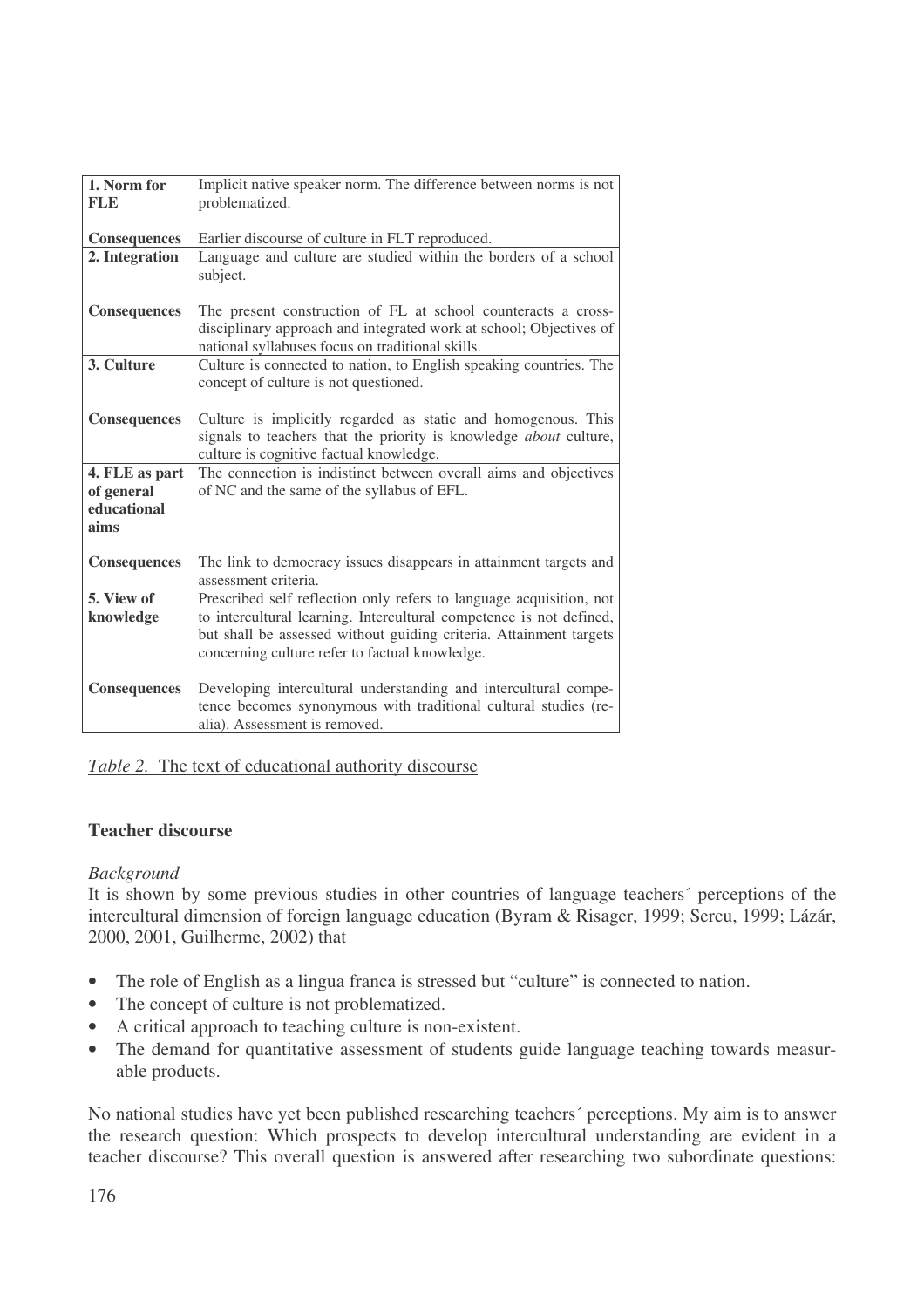(a) How can the practical theories of some teachers be exemplified? (b) How does the social practice of a teacher discourse appear as obstacles and opportunities for teaching?

## *Method and design*

The research interview as a tool for constructing knowledge (Kvale, 1996) implies that there is no fixed meaning but a creative interaction between two active parts. The interview is a continuous process of meaning. During the interviews I kept turning back all the time asking questions like: "You said at the beginning of our talk that … how does that agree with what you are just saying" etc. I also asked some of the informants to recapitulate our conversation, to sum up etc. Still I am aware that what is said is merely what is said, what the teacher thinks can never fully be recorded.

Ten qualified and very experienced teachers of English (teaching the ages of 13-16) were individually interviewed twice, first face-to-face (for 45-60 minutes) and six months later by telephone (for 20-30 min.). All interviews were recorded and fully transcribed. After the first occasion the informants were sent "their" text and asked to comment upon and clarify certain issues (respondent validation).

The interviews followed an open interview guide. I tried however to cover the following aspects:

1. How does the teacher relate to the intercultural dimension of EFL?

(a) What, according to the teacher, is the meaning of "intercultural understanding"?

(b) What, according to the teacher, does she want the student to understand and why?

(c) What does the teacher tell about her own practice to help create this understanding?

2. Which obstacles and opportunities for EFL education with an intercultural perspective are expressed by the teacher?

The interviews are presented in three ways:

- Four extensive "portraits" are recorded showing different personal practical theories. They illustrate question 1 above. Comments are made on each of them, using language and culture theories from the research discourse.
- The accounts of all ten teachers are related to the same overall analysis model (using the five themes) used for the three discourses.
- The social practice of teacher discourse generated as a result from the interviews covering (a) collective social practice (Fairclough): society and central guidance through national syllabuses (macrocontext); (b) individual social practice: the local school environment (microcontext).

## *Findings of the analysis of teacher discourse*

All teachers say that intercultural understanding is important, but very few see it as an explicit task for the foreign language teacher. Very few comments are made about societal changes and central guidelines (macrocontext) as reasons for an intercultural approach to teaching and learning English. The guiding text that the teachers refer to is the national assessment. The fact that it does not assess intercultural understanding sets the norm for what counts as important and valuable knowledge. This applies even to teachers, who account for a personal commitment to citizenship education, solidarity, tolerance etc.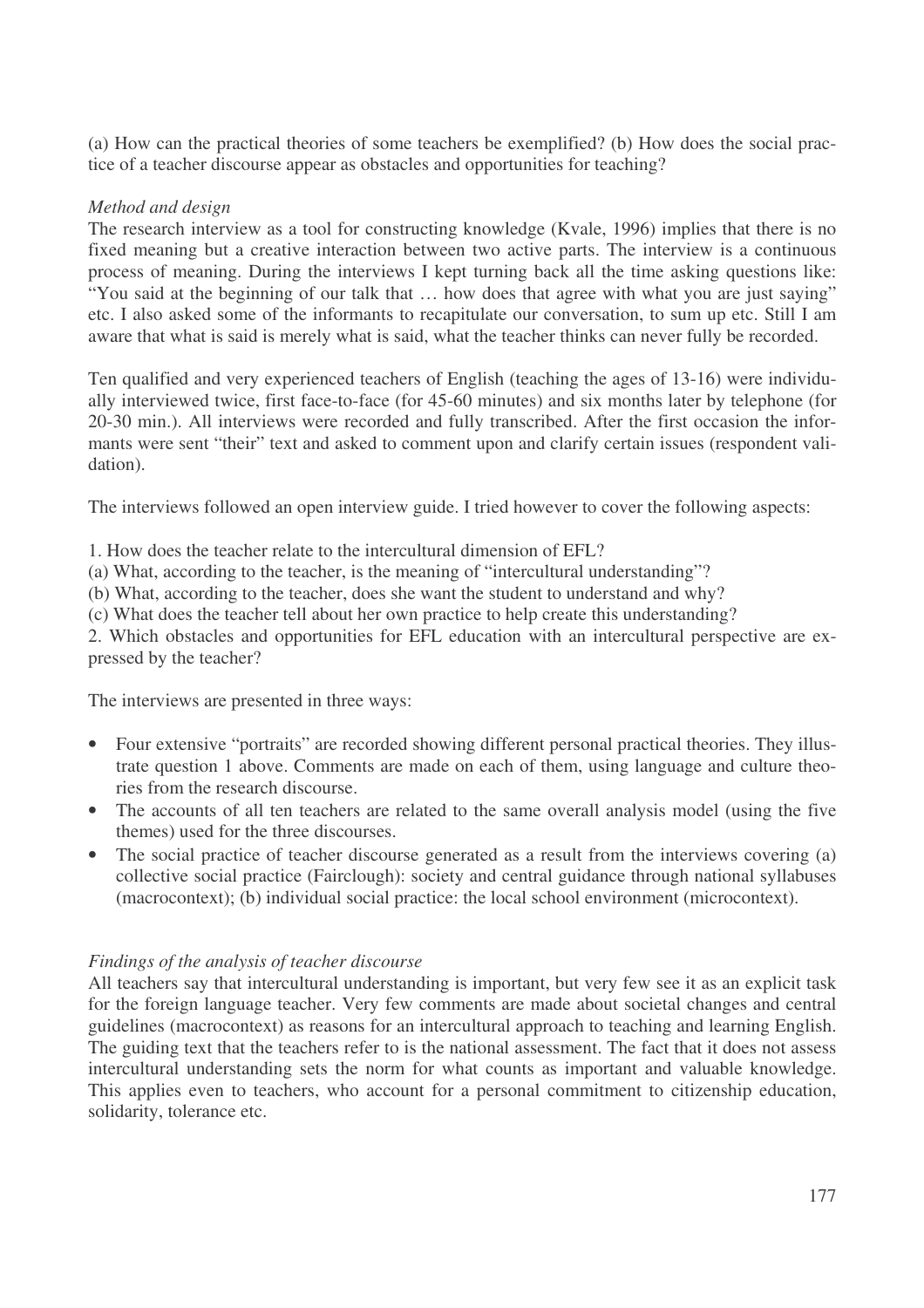Obstacles to teaching English from an intercultural perspective dominating the interviews could be found in the teachers' microcontext. All except one refer to factors outside themselves. Only one teacher discusses her own part in the missing perspective: "I have not really got down to thinking about it". The obstacles for the teachers according to the interviews could be characterised as follows:

- A traditional view of cultural studies is still prevalent; there is no discussion about the issue of intercultural understanding.
- Everyday school practice is hectic and full of practical problems to solve; they are constantly overworked.
- Language acquisition assessment criteria set the agenda for their teaching.
- There is no time for self-reflection or reflection with other teachers.
- Knowledge about methods is lacking; no one refers to the need for theories.
- The students are not interested in the intercultural dimension of EFL.
- Teachers mention four qualities that are essential to developing the students' intercultural understanding:
	- Students must be able to feel empathy. They have a tendency to polarize, they are prejudiced, narrow-minded and egoistic.
	- Students must be mature. Not until upper secondary level is it possible for them to take the position of the other.
	- Students must have acquired a high level of language proficiency.
	- Students must learn to understand that there are alternatives to factual knowledge. They are trained to give priority to memorizing facts.

In consequence some teachers regard the students´ lack of intercultural understanding as a negative basis for developing intercultural understanding. To me it seems a Catch 22 situation. The teachers, who tell about successful intercultural teaching, (1) see their students as curious about otherness and the world outside themselves and, (2) are prepared to let the students use their mother tongue in discussions when their English is not sufficient and (3) require from them personal reflections and value their ability to argue for a standpoint. But even those teachers do not assess the students´ intercultural understanding. The text of the teacher discourse (interviews) is summarized as table 3: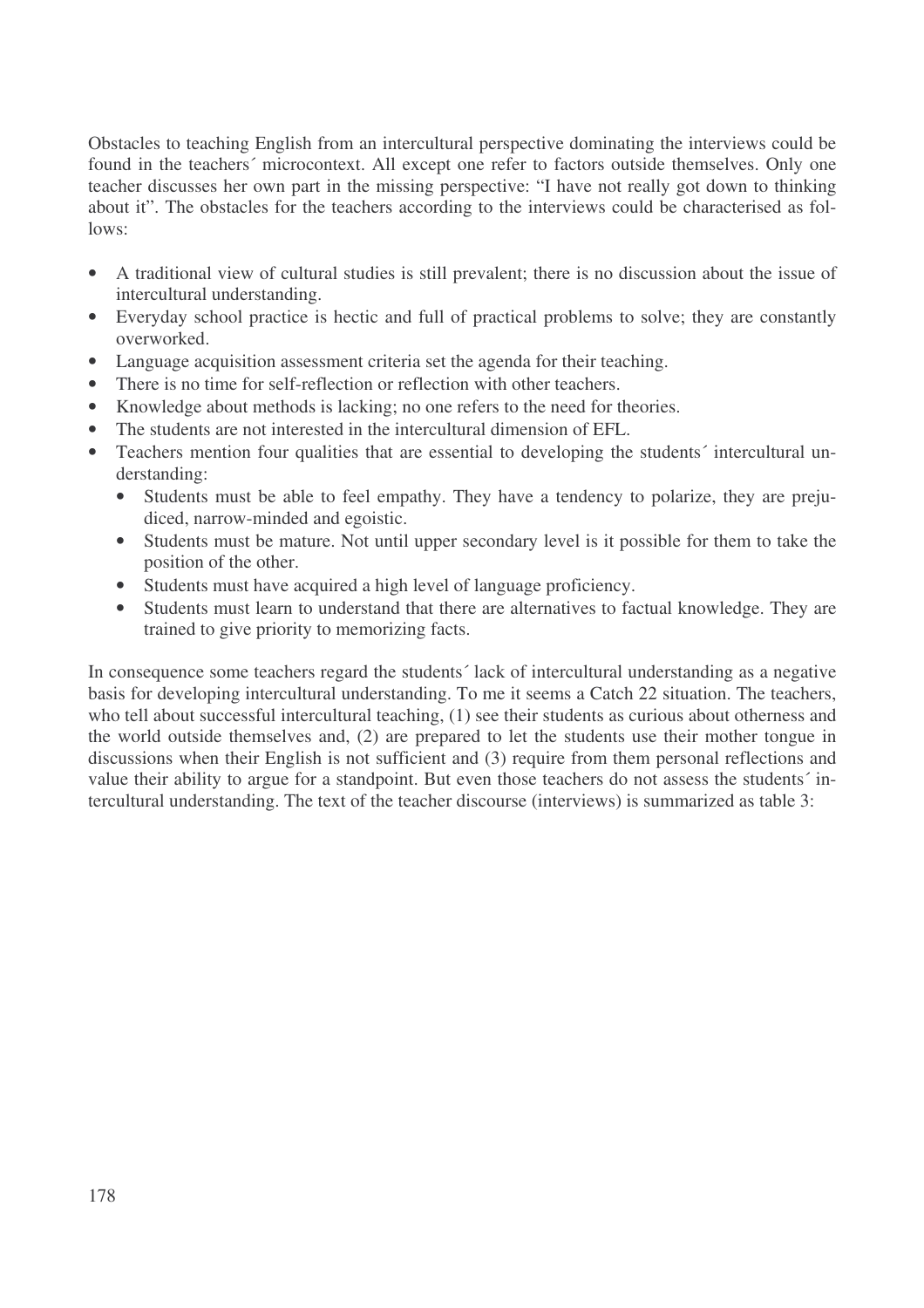| 1. Norm for            | Implicit native speaker norm. The difference between norms is not                                                                            |
|------------------------|----------------------------------------------------------------------------------------------------------------------------------------------|
| <b>FLE</b>             | problematized.                                                                                                                               |
| <b>Consequences</b>    | Earlier discourse of culture in FLT can implicitly be reproduced.                                                                            |
| 2. Integration         | Polarized conceptions: the majority express a focused view of                                                                                |
|                        | school subjects; one teacher explicitly expresses cross-curricular                                                                           |
|                        | preferences. The need for integrating communicative competence                                                                               |
|                        | and intercultural competence is only expressed by one teacher.                                                                               |
| <b>Consequences</b>    | The present construction of FL at school counteracts a cross-                                                                                |
|                        | disciplinary approach and integrated work at school; Objectives of                                                                           |
|                        | national syllabuses focus on traditional skills.                                                                                             |
| 3. Culture             | Culture is connected to nation, to English speaking countries by all                                                                         |
|                        | but one teacher. The concept of culture is not questioned. Culture is<br>"how other people live and think". Factual knowledge is part of the |
|                        | teaching but the teachers want their pupils to "understand that there                                                                        |
|                        | are alternative ways of thinking to ours". Some talk about readiness                                                                         |
|                        | for a multicultural society. Two teachers talk about ethnic minority                                                                         |
|                        | students as a resource for the language classroom.                                                                                           |
| Consequences           | Culture is implicitly regarded as static and homogenous; This fact                                                                           |
|                        | signals to students that priority knowledge is <i>about</i> culture, culture                                                                 |
|                        | is mainly regarded as cognitive factual knowledge.                                                                                           |
| 4. FLE as              | Two teachers represent polarized views. The others take up posi-                                                                             |
| part of                | tions between.                                                                                                                               |
| general<br>educational |                                                                                                                                              |
| aims                   |                                                                                                                                              |
|                        |                                                                                                                                              |
| <b>Consequences</b>    | Focused subject oriented perspective versus holistic view.                                                                                   |
| 5. View of             | An implicit learner centered and constructivist view. On a general                                                                           |
| knowledge              | level the learner shall be educated to live in an internationalized<br>society. Only one teacher discusses the implications for the lan-     |
|                        | guage teacher role.                                                                                                                          |
|                        |                                                                                                                                              |
| <b>Consequences</b>    | Cultural awareness etc. is not the responsibility of language teach-                                                                         |
|                        | ers. Cultural dimension is reproduced.                                                                                                       |

### *Table 3.* The text of teacher discourse

## **Discussion**

I see the present order of discourse as a result of power relations. The governmental officials, who are in charge of the national guidelines for foreign languages, rely to a great extent on former language teachers and reproduce a former discourse for culture in current EFL. The syllabus is not upto-date with current research, but adhere to it in so far as it uses certain concepts (intercultural competence, intercultural communicative competence, intercultural understanding) referring to the *Common European Framework* (Council of Europe, 1998/2001) and emphasise the need for assessment and progression of intercultural understanding. Teachers are powerful as they are in charge of contents and actual classroom pedagogy. If official guidelines are vague and contradictory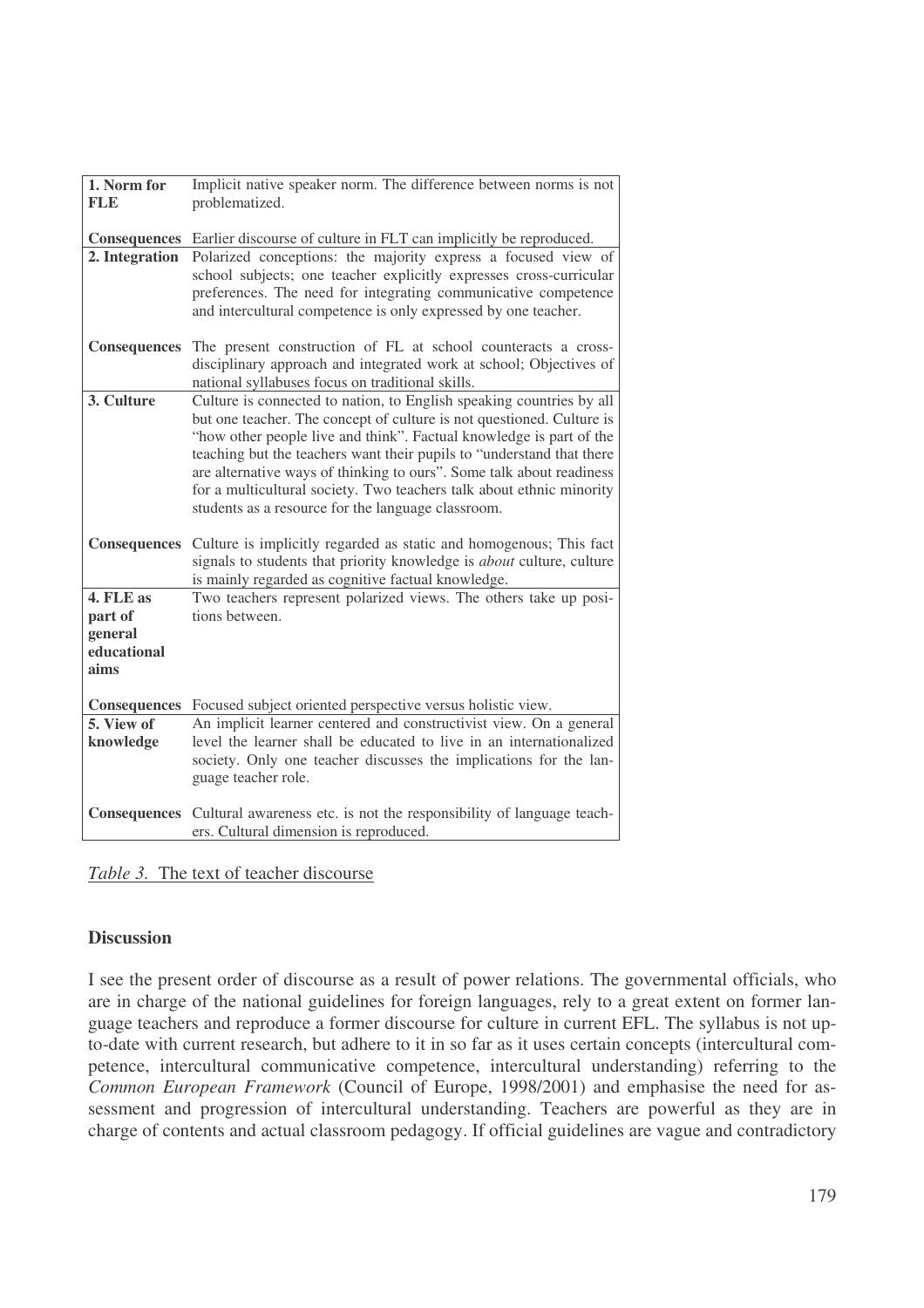it is safe to stick to earlier practice. The possibility of making an independent local interpretation in a local plan for teaching EFL is not used by the teachers. The teacher discourse is reproduced.

The third discourse, research, has little power. Research is general, abstract and, concerning the intercultural dimension, very little introduced in Sweden.

## **Conclusion**

The relations between the three discourses investigated and the consequences of the relationship have been summarized above. The aim of this thesis has been to examine the prospects for developing intercultural understanding through English as a foreign language (EFL) in the Swedish comprehensive school. By analysing and problematizing three discourses, research discourse, authority discourse and teacher discourse, the conclusion is summarized as opportunities that promote, versus obstacles that prevent, education for intercultural understanding in ELF teaching.

## *Opportunities that promote educating for intercultural understanding*

- There is a developed theoretical base available (Byram, Kramsch, Risager and others). The researchers explicitly build onto the norm of the intercultural speaker. The theories are in full agreement with the overall educational perspective for the Swedish school, the common value base.
- International non-statuary agreements and the national curriculum prescribe that understanding of otherness shall be visible in actual practice across the curriculum.
- The national syllabuses for all foreign language education have introduced the concepts intercultural understanding and intercultural competence. The official commentary supplement uses the concept intercultural communicative competence.
- Intercultural understanding shall be assessed.
- The fundamental attitude of the interviewed teachers is: It is important to develop students' understanding of otherness and self.
- An increasing number of multicultural students in Swedish schools can contribute to alternative perspectives.

## *Obstacles that prevent education for intercultural understanding*

- Current research does not reach teachers.
- The national syllabus is not anchored in theory; it contradicts international and national overall educational aims; the text narrows the perspective towards factual knowledge, its concepts are vague and assessment criteria.
- National tests do not assess intercultural understanding, teachers are guided by quantitative criteria, language proficiency dominates teaching.
- Secondary school organisation, focused on specific subjects (e.g. ELT) as taught by language specialists, obstructs cross-curricular thematic education.
- Teachers lack time and supervision for didactic reflection and development, which leads to an uncritical attitude to new concepts in central guidelines; traditional culture studies dominate.
- External circumstances in a local microcontext are classified as main obstructions.
- There are teachers who see students' lack of ability to take the perspective of the other as a major obstacle.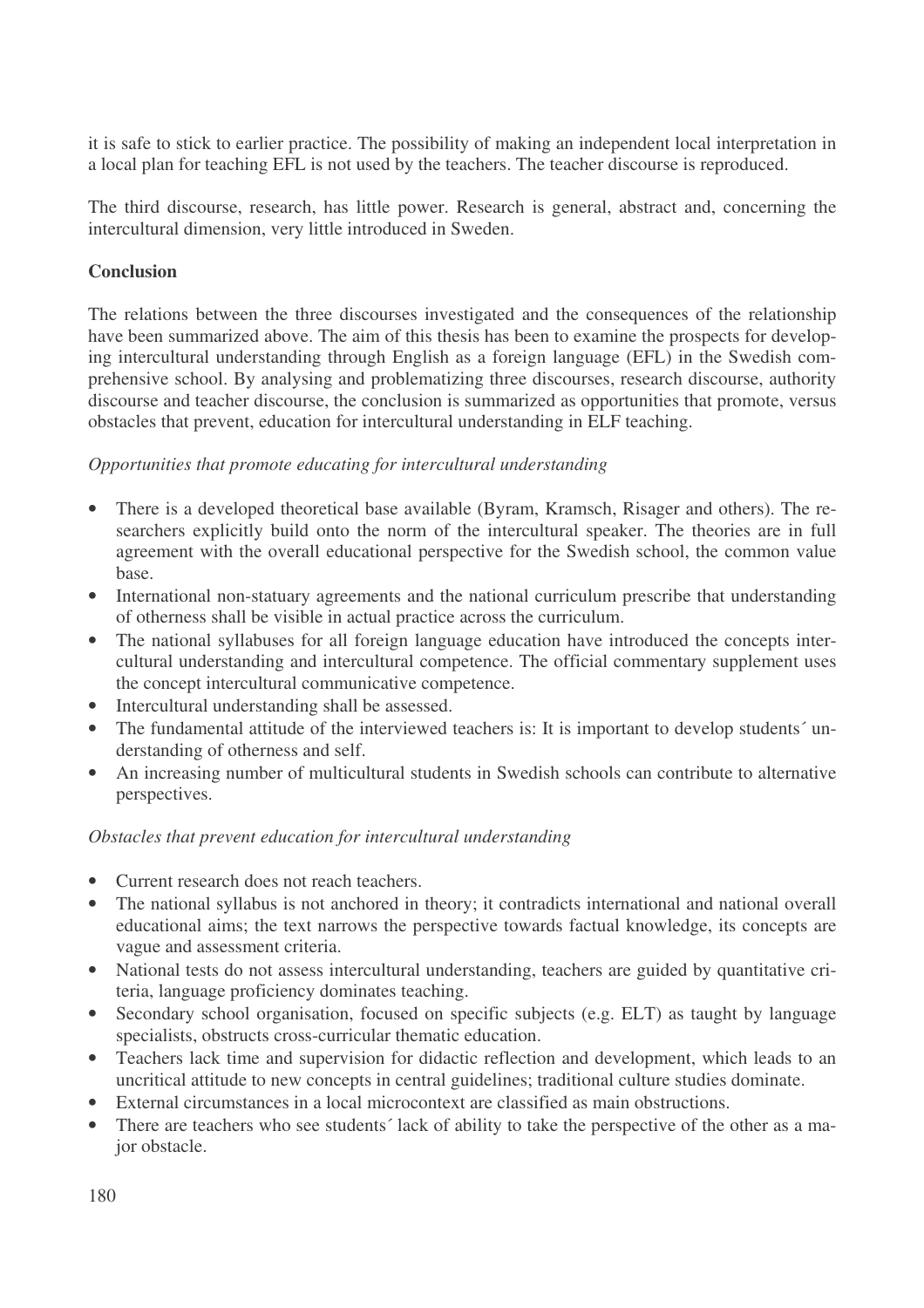The prospects for developing intercultural understanding in EFL will change if hegemonic power and dominance within the order of discourse of the intercultural dimension is changed.

Finally the above discourses are summarized and related to each other in order to show a space for the interpretation of teaching and learning culture in EFL (table 4):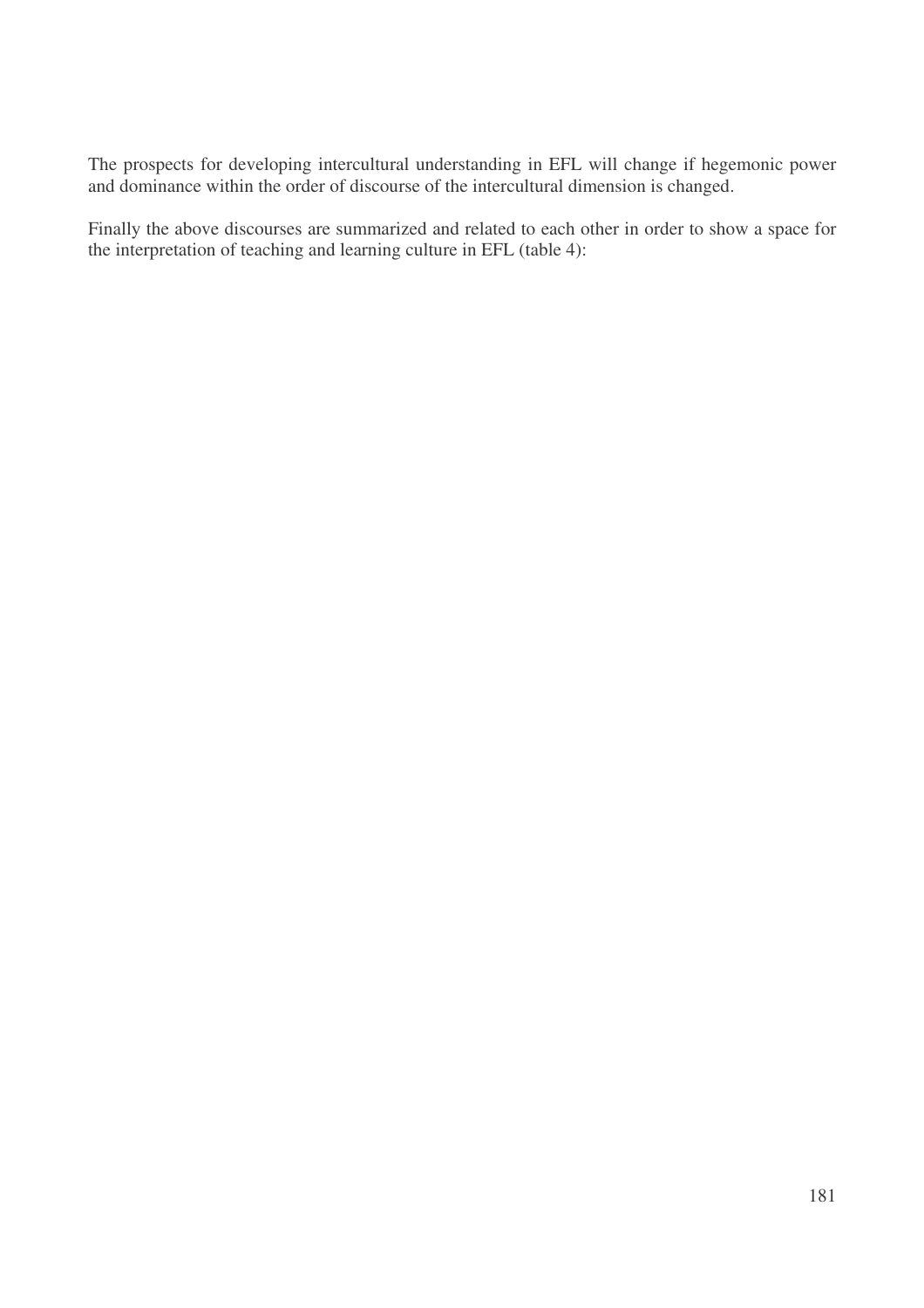| NORM FOR TEACHING/LEARNING ENGLISH                                                                                       |                   |                                                                                                                                                                                                                                                     |
|--------------------------------------------------------------------------------------------------------------------------|-------------------|-----------------------------------------------------------------------------------------------------------------------------------------------------------------------------------------------------------------------------------------------------|
| English is studied as a national language                                                                                |                   | English is studied as a tool for interna-<br>tional contacts                                                                                                                                                                                        |
| The student shall<br>* achieve a near native cultural<br>competence<br>* get to know an Anglo Saxon cultural<br>heritage |                   | The student shall<br>* act as a mediator between cultures<br>* learn to question his/her own views<br>* value alternative perspectives                                                                                                              |
| <b>Ideal:</b> native speaker                                                                                             | ←→                | Ideal: intercultural speaker                                                                                                                                                                                                                        |
| VIEW OF INTEGRATING LANGUAGE AND CULTURE AND<br>VIEW OF CROSS -CURRICULAR WORK                                           |                   |                                                                                                                                                                                                                                                     |
| Focus on the subject<br>Distinct boundaries between school<br>subjects and different parts of the sub-<br>ject           |                   | Focus on social education<br>Cross-curricular work<br>Integration within the subject<br>FLT/L is part of NC international per-<br>spective, overriding curricular aims and<br>guidelines                                                            |
| A focused view of school subjects                                                                                        | $\leftrightarrow$ | A holistic view of everything that goes<br>on at school                                                                                                                                                                                             |
| PERCEPTION OF CULTURE                                                                                                    |                   |                                                                                                                                                                                                                                                     |
| Culture as essence<br>Culture as a homogenous concept.                                                                   |                   | Culture as a signifying process - an active<br>construction of meaning<br>Culture is continuously changing                                                                                                                                          |
| <b>Culture as products</b>                                                                                               | ←→                | <b>Culture as process</b>                                                                                                                                                                                                                           |
| <b>VIEW OF KNOWLEDGE</b>                                                                                                 |                   |                                                                                                                                                                                                                                                     |
| Fact-based learning encouraged<br>Teacher - centered<br>Objective<br>Transmission<br>Reproduction                        |                   | Affective, experiential learning encour-<br>aged<br>Student-centered<br>Subjective<br>Knowledge as a social construction                                                                                                                            |
| Knowledge about a homogenous<br>"majority culture"                                                                       | $\leftrightarrow$ | Readiness for a heterogeneous multi-<br>cultural existence now and in the fu-<br>ture                                                                                                                                                               |
| AIM OF CULTURE STUDIES                                                                                                   |                   |                                                                                                                                                                                                                                                     |
| Give maximal chances in a competitive<br>international job market                                                        |                   | Offer personal development towards<br>active global citizenship<br>Increase critical cultural awareness<br>Develop a deepened solidarity<br>Discover and repudiate ethnocentrism<br>Cultural learning is part of general citi-<br>zenship education |
| <b>Instrumental and rational motive</b>                                                                                  | ←→                | <b>Democratic motive</b>                                                                                                                                                                                                                            |

*Table 4.* Space of interpretation for the intercultural dimension of EFL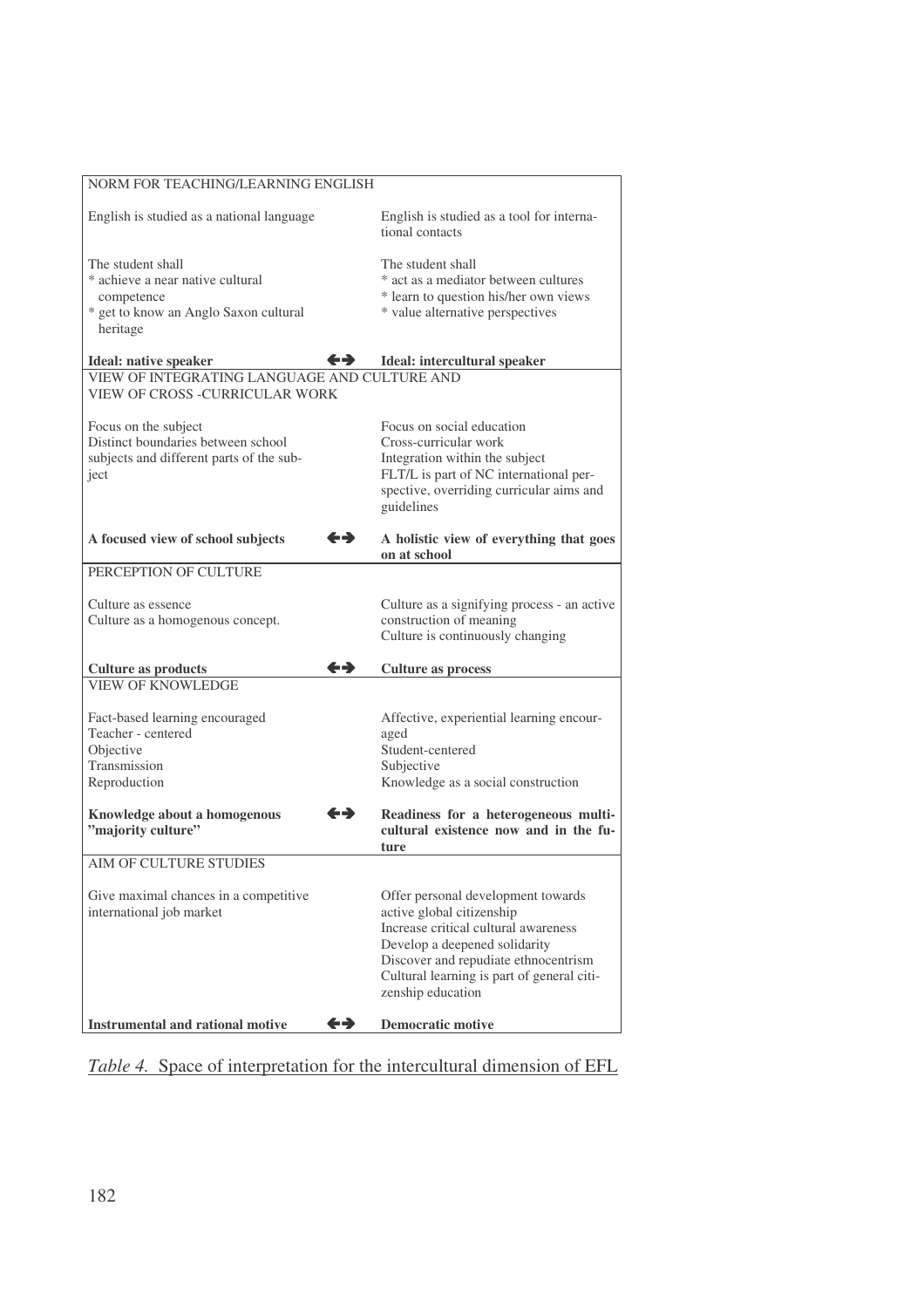## **Epilogue**

It is a moral and ethical question to me to fully use the opportunities for citizenship education in teaching English as a foreign language in compulsory schooling in Sweden. Thus it is natural to criticize my study for being normative. The researcher´s own discourse is vital in the analysis. As there is no objective research but merely discursive constructions, I am fully aware that with another investigator the results would be different. The aim of critical discourse analysis (CDA) is to question "truths" that are taken for granted. The concept of intercultural understanding has been highlighted as a "floating significant" within an order of discourse where a hegemonic struggle is being fought. My task has been to problematize "the battlefield" and question its concepts. The thesis has tried to turn something apparently objective into something political. What is implicitly taken for granted has been highlighted as something which one can be for or against (Winther Jørgensen & Phillips, 2000, s. 151). This has been done with the purpose of stimulating the debate about the aim of the intercultural dimension of EFLT/L in Swedish foreign language education.

Finally the thesis suggests ways of increasing positive prospects. A more constructive dialogue between different discourses would create new opportunities for developing intercultural understanding. I point to the vital role of teacher education in bridging the gaps between research, educational authorities and language teachers. Teacher education is also a powerful discourse, which I hope to be able to research now that my present work is finished.

## **References 2**

Burr, V. 1995. *An introduction to Social Constructionism*. London: Routledge

Byram, M. 1997. *Teaching and assessing intercultural communicative competence.* Clevedon: Multilingual matters

Byram, M. & Fleming, M, Eds. 1998. *Language Learning in Intercultural Perspective. Approaches through drama and ethnography.* Cambridge: Cambridge University Press

Byram, M. & Risager, K. 1999. *Language Teachers, Politics and Cultures*. Clevedon, UK: Multilingual Matters

Byram, M., Nichols, A. & & Stevens, D., Eds. 2001. *Developing Intercultural Competence in Practice.* Clevedon, UK: Multilingual Matters

Council of Europe, 2001. *Common European Framework of Reference.* Cambridge: Cambridge University Press Delanoy, W. 1996. Cultural learning in the foreign language classroom: from ´Landeskunde´ to ´New Cultural Studies´. www.britcoun.org/studies/stdsinds.htm

Englund, T. 1995. På väg mot undervisning som det ordnade samtalet. In: G. Berg, T. Englund & S. Lindblad, Red. *Kunskap - organisation – demokrati. Vänbok till Erik Wallin.* Lund: Studentlitteratur

Englund, T. 1997. Undervisning som meningserbjudande. In: M. Uljens, Red. *Didaktik*. Lund: Studentlitteratur Fairclough, N. 1992. *Discourse and social change*. Cambridge: Polity

Guilherme, M. 2002. *Critical Citizens for an Intercultural World. 'Foreign Language Education as Cultural Politics'*. Clevedon, UK: Multilingual Matters

Hannerz, U. 1992. *Cultural complexity: studies in the social organization of meaning.* New York: Columbia University Press

Kramsch, C. 1993. *Context and Culture in Language Teaching*. Oxford: Oxford University Press

Kramsch, C. 1998. The privilege of the intercultural speaker. In: M. Byram & M. Fleming, Eds. *Language Learning in Intercultural Perspective. Approaches through drama and ethnography.* Cambridge: Cambridge University Press

Kvale, S. 1996. *InterViews: an introduction to qualitative research.* Thousand Oaks: Sage

Lázár, I. 2000. English teachers´ perceptions of the role of culture in language teaching: a qualitative study. Unpublished paper. Language Pedagogy Ph.D. Program, Eötvös Loránd University, Hungary

Lázár, I. 2001. Culture-related activities in the language class-room: an inter-cultural study. Unpublished paper. Language Pedagogy Ph.D. Program, Eötvös Loránd University, Hungary

Lundgren, U. 2001. *Att utbilda för interkulturell förståelse. En studie av styrande texter för grundskolans engelskundervisning.* Institutionen för pedagogik. Malmö Högskola, Pedagogisk- Psykologiska problem Nr 670

<sup>&</sup>lt;sup>2</sup> Includes only literature mentioned in the summary of the thesis.